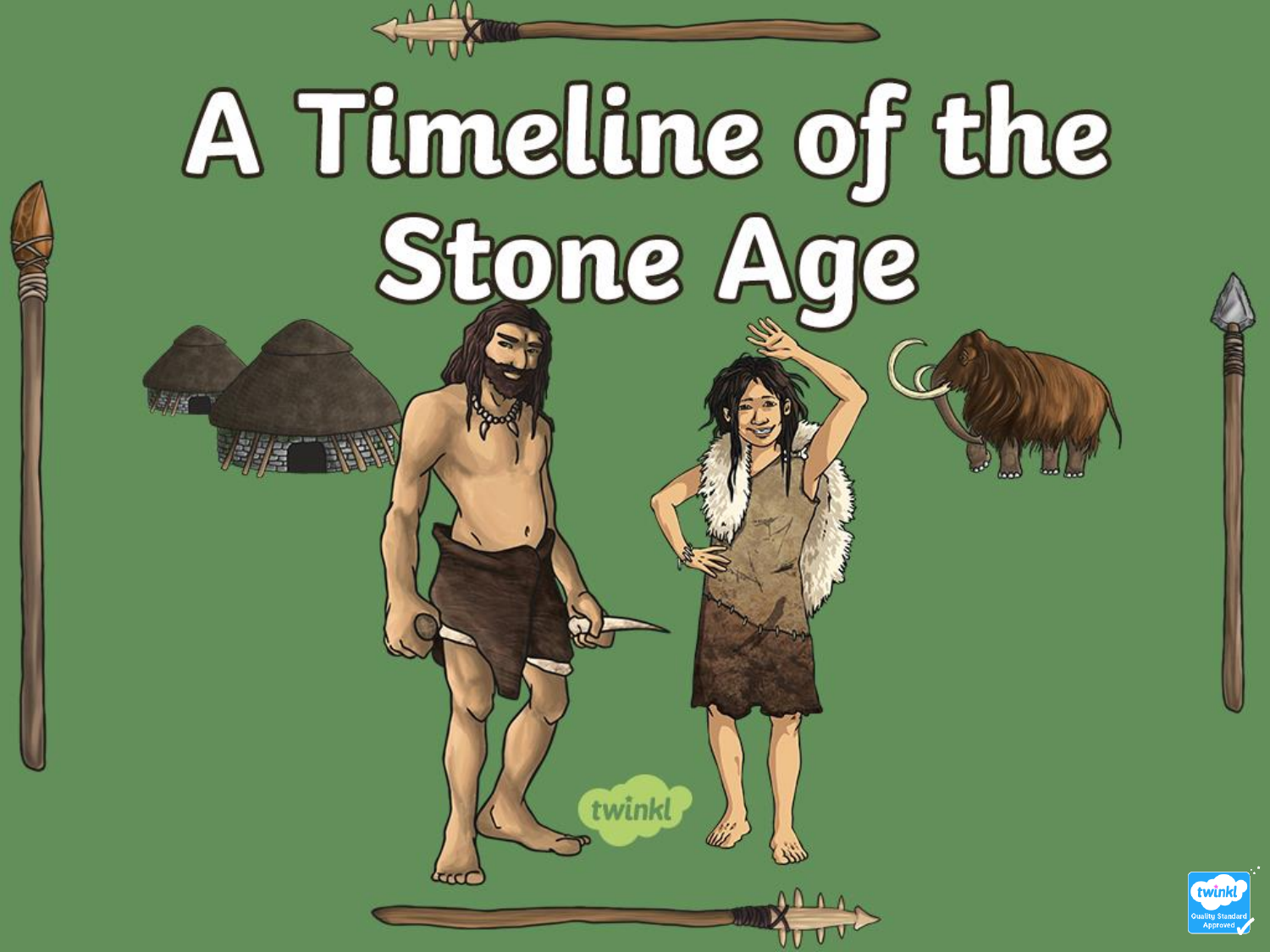# A Timeline of the Stone Age



A task setting PowerPoint about events in the Stone Age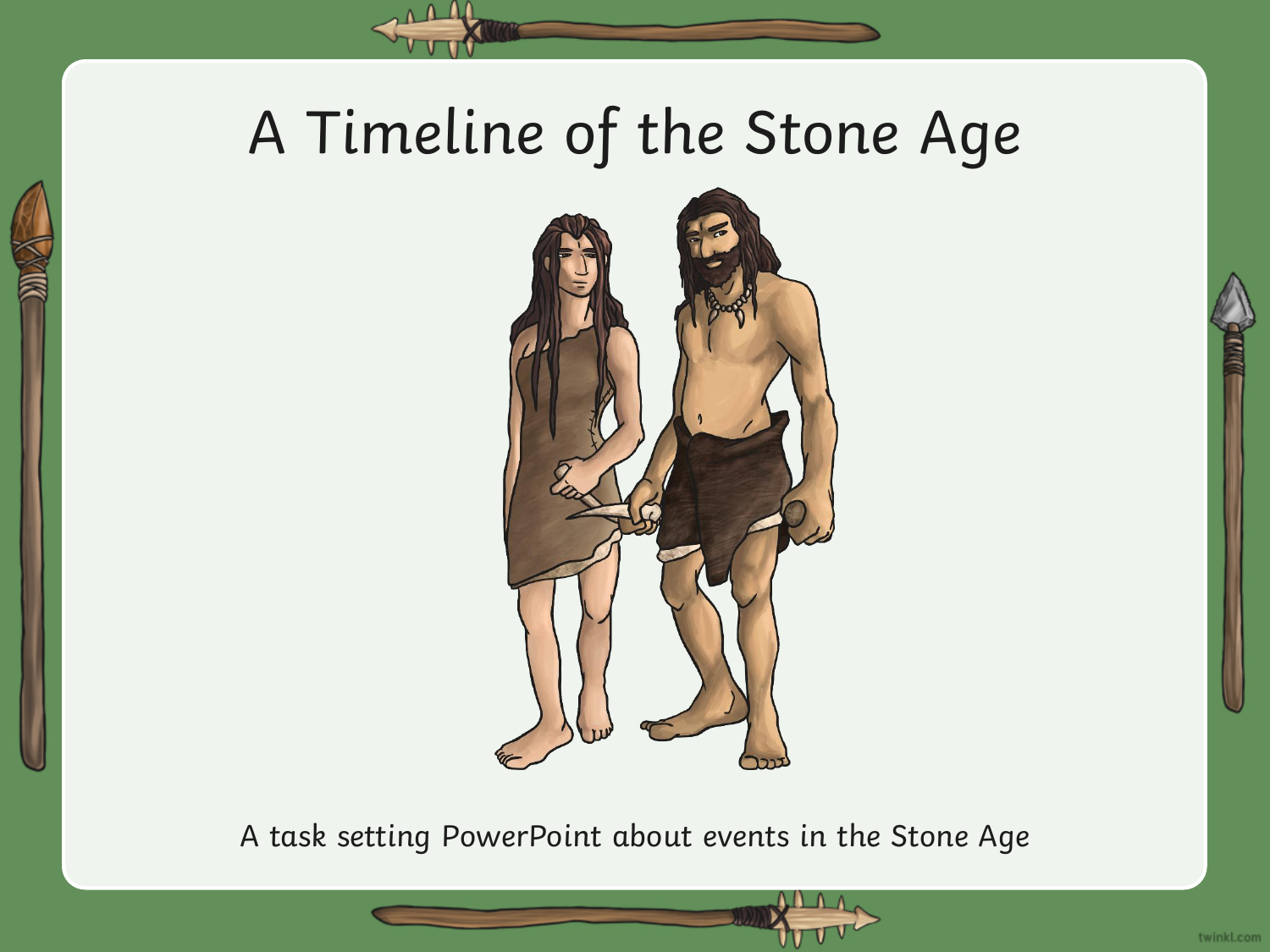## **LO**: to look at the chronology of events in the Stone Age

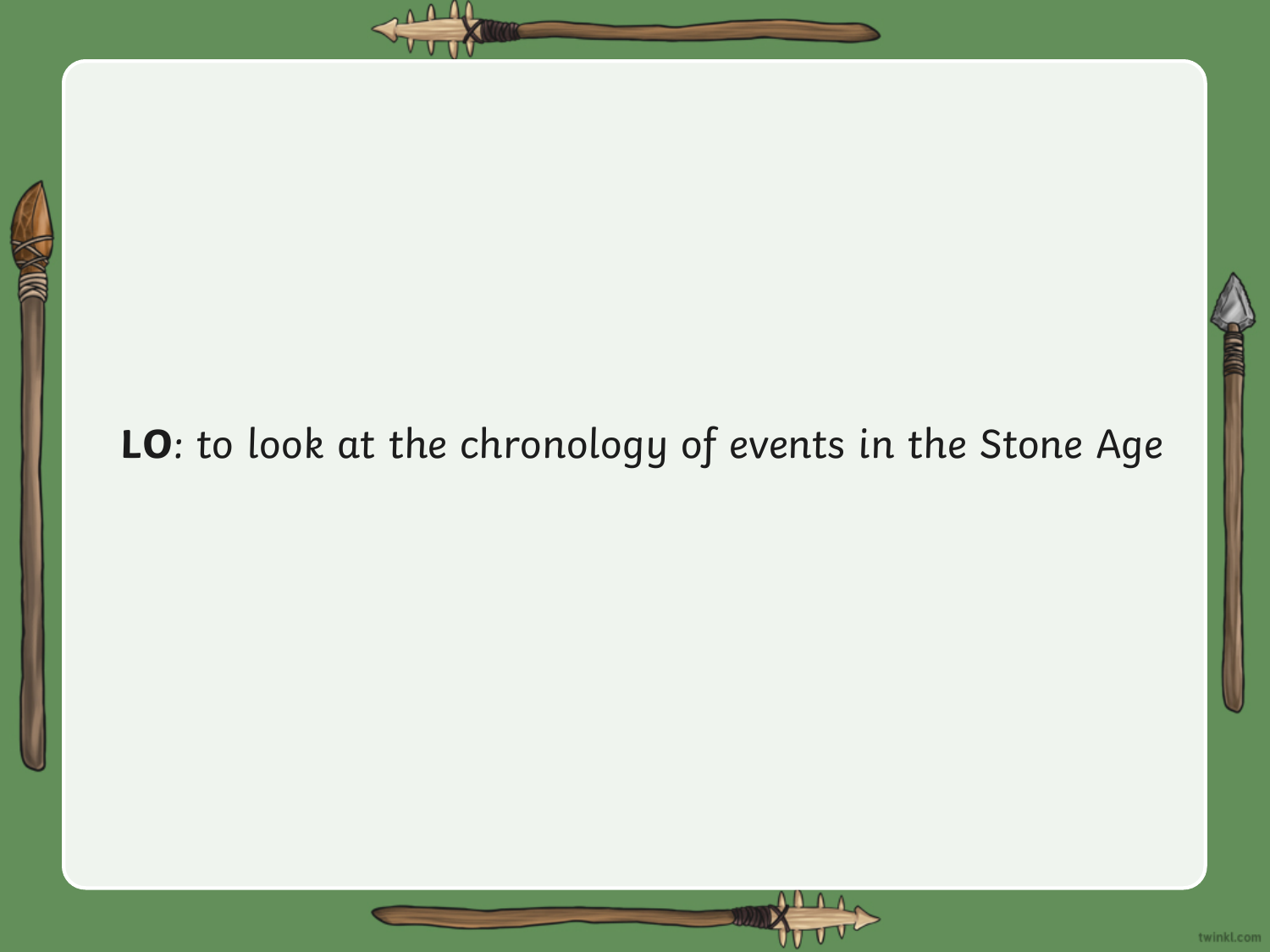# What does chronology mean?

**Chronology:** the arrangement of events or dates in the order of their occurrence.

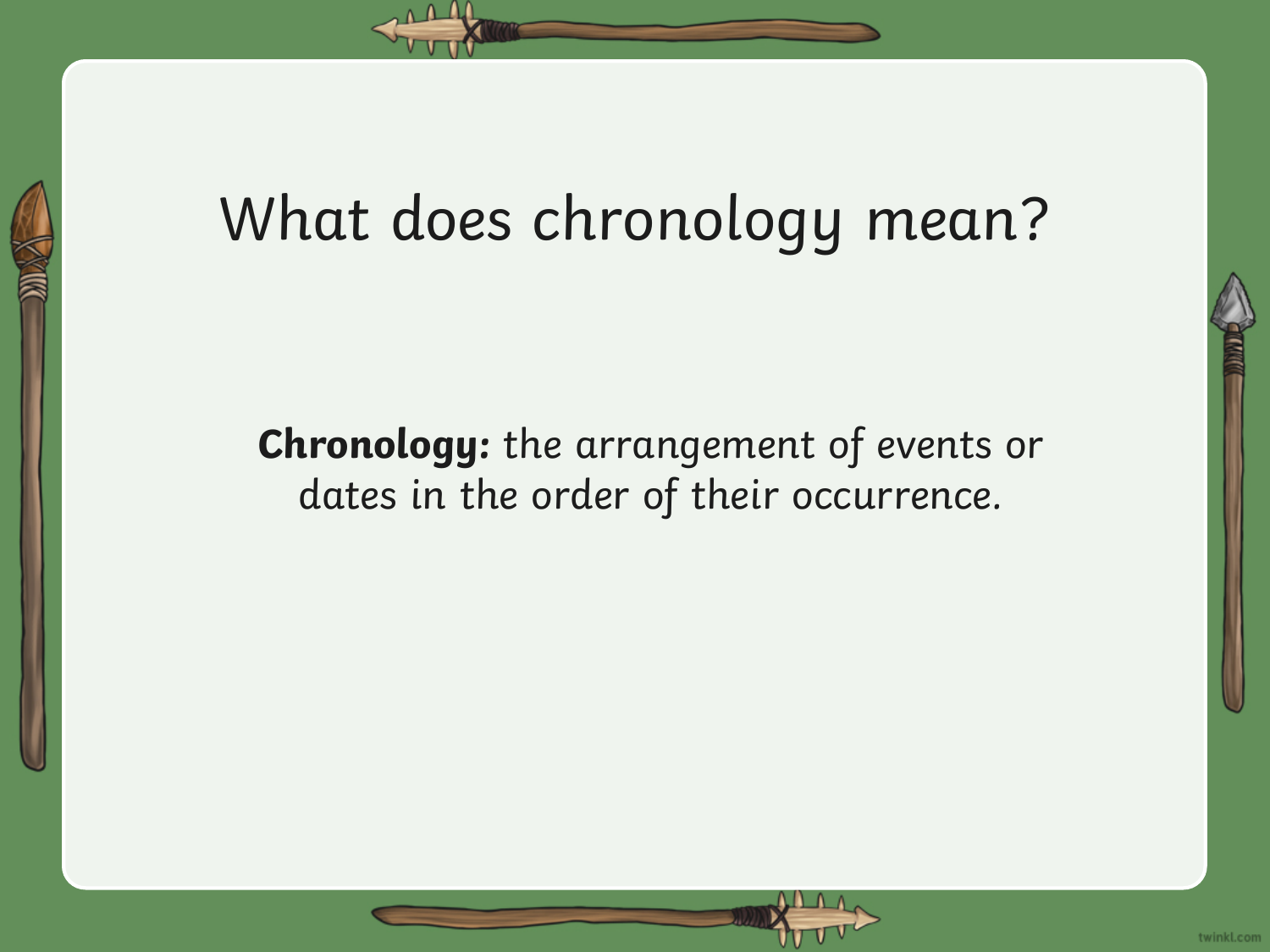# Can you put these events into chronological order?

Romans invade Britain

Usain Bolt wins 100m gold at the **Olympics** 

Dinosaurs lived on earth

Queen Elizabeth II is born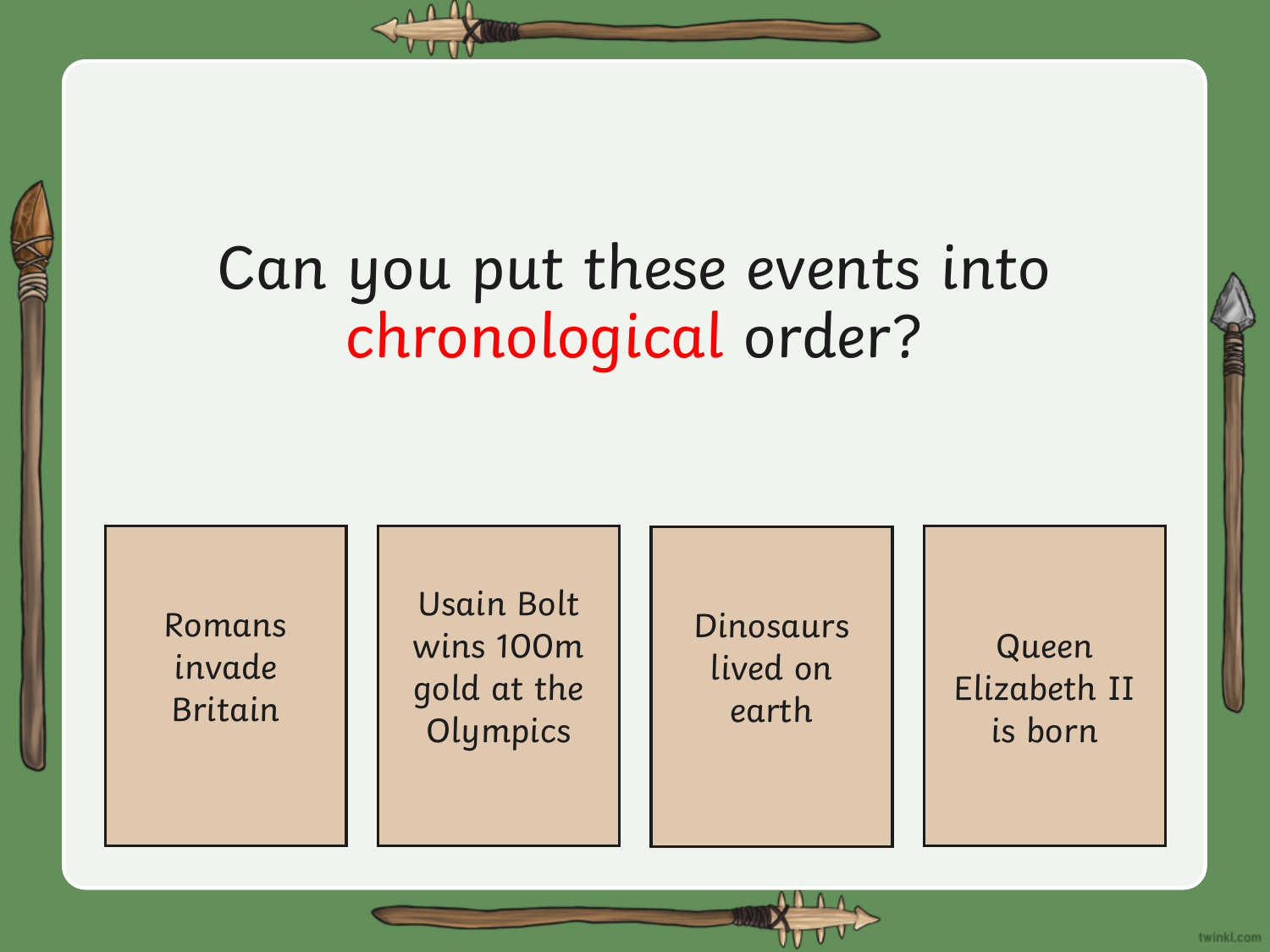# Can you put these events into chronological order?

Answer

Dinosaurs lived on earth

Romans invade Britain

Queen Elizabeth II is born

Usain Bolt wins 100m gold at the **Olympics**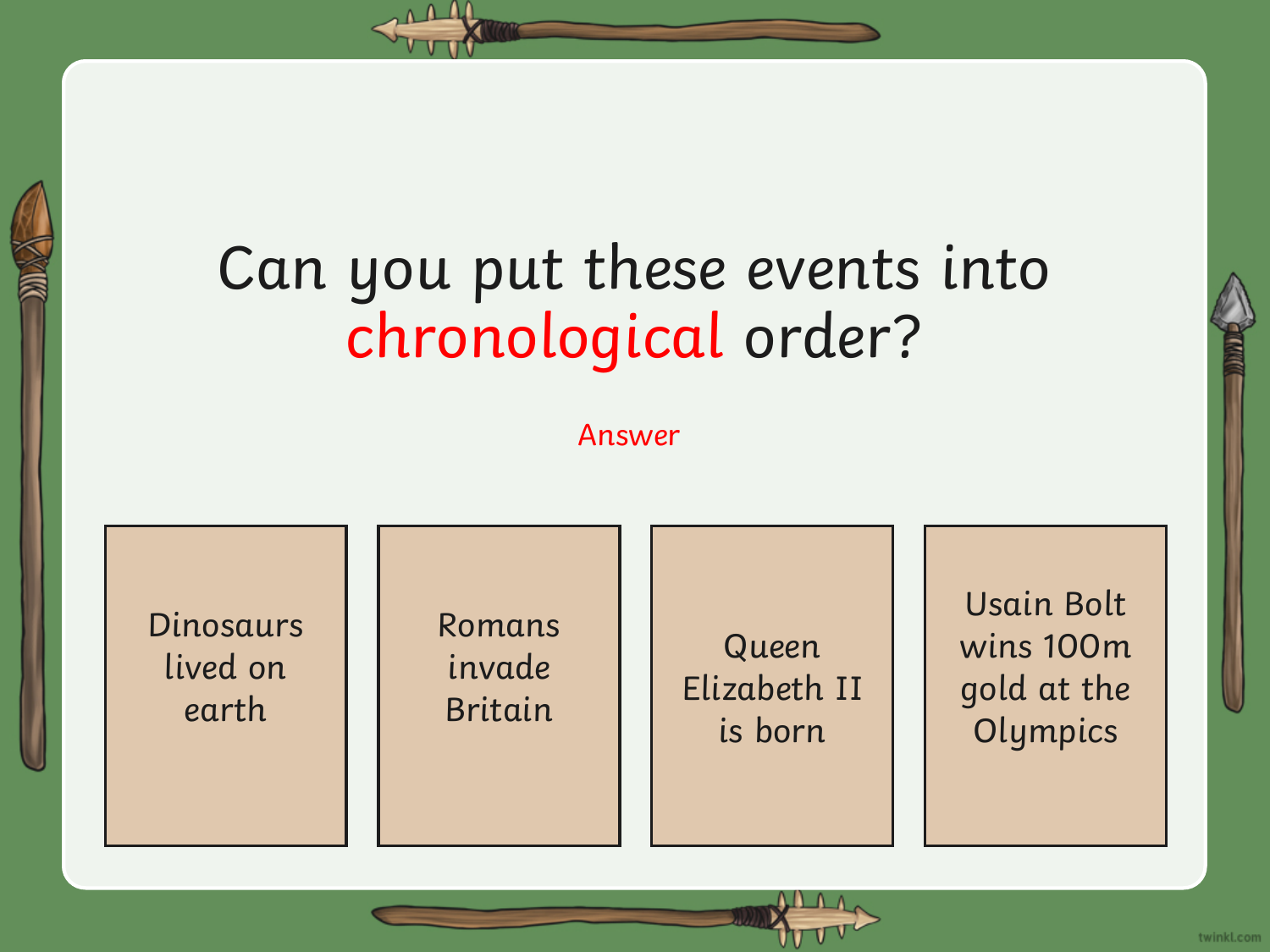The earth is around 4,500,000,000 (4.5 billion) years old. We can't possibly know exactly how old, so we wouldn't know when to start counting from.

The system we use has no zero. It works forwards from 1AD (AD) and backwards from 1BC (BC).

BC stands for 'Before Christ' and AD stands for 'Anno Domini' (the year of the lord). Some people use BCE and CE instead of AD and BC.

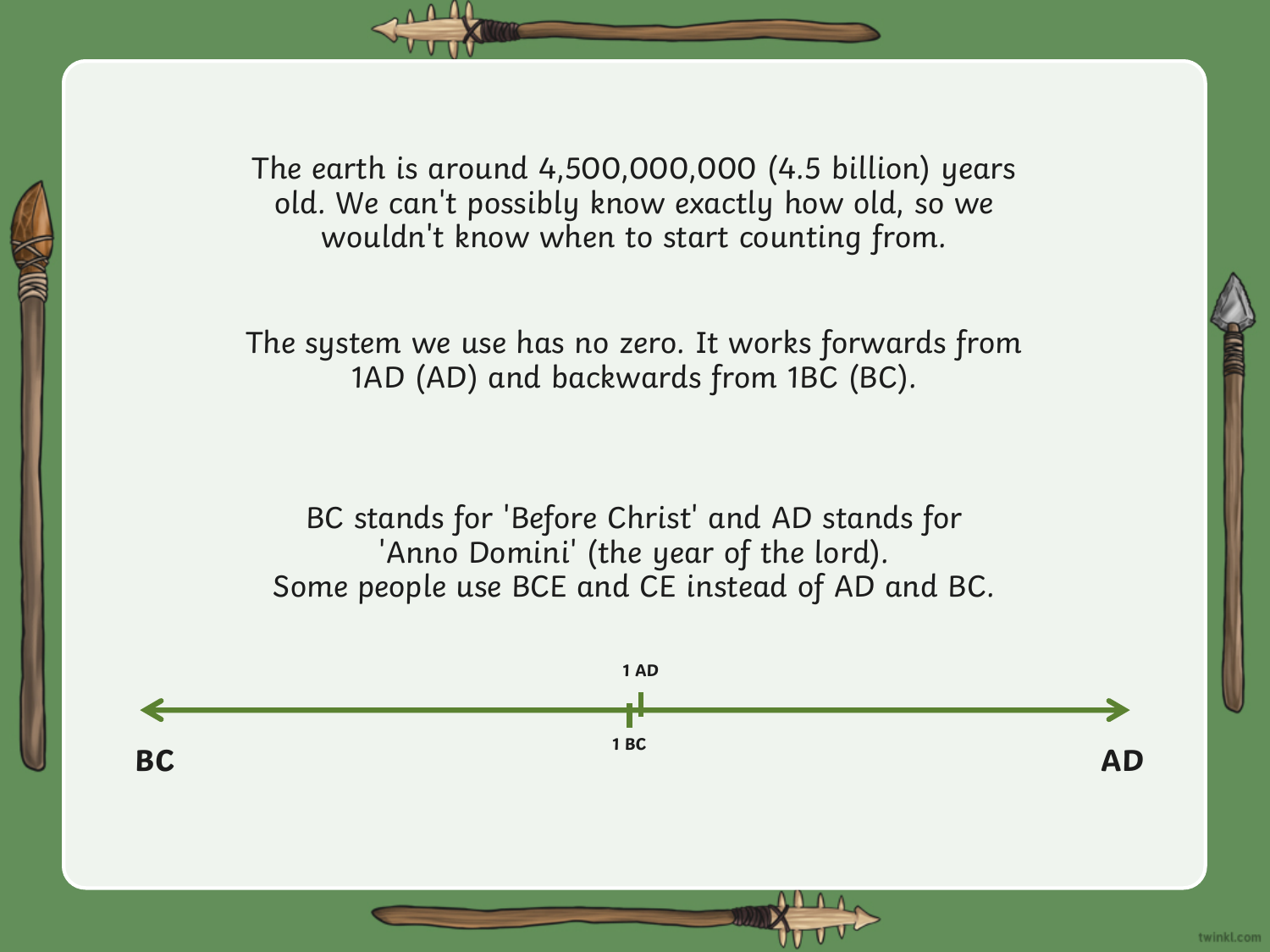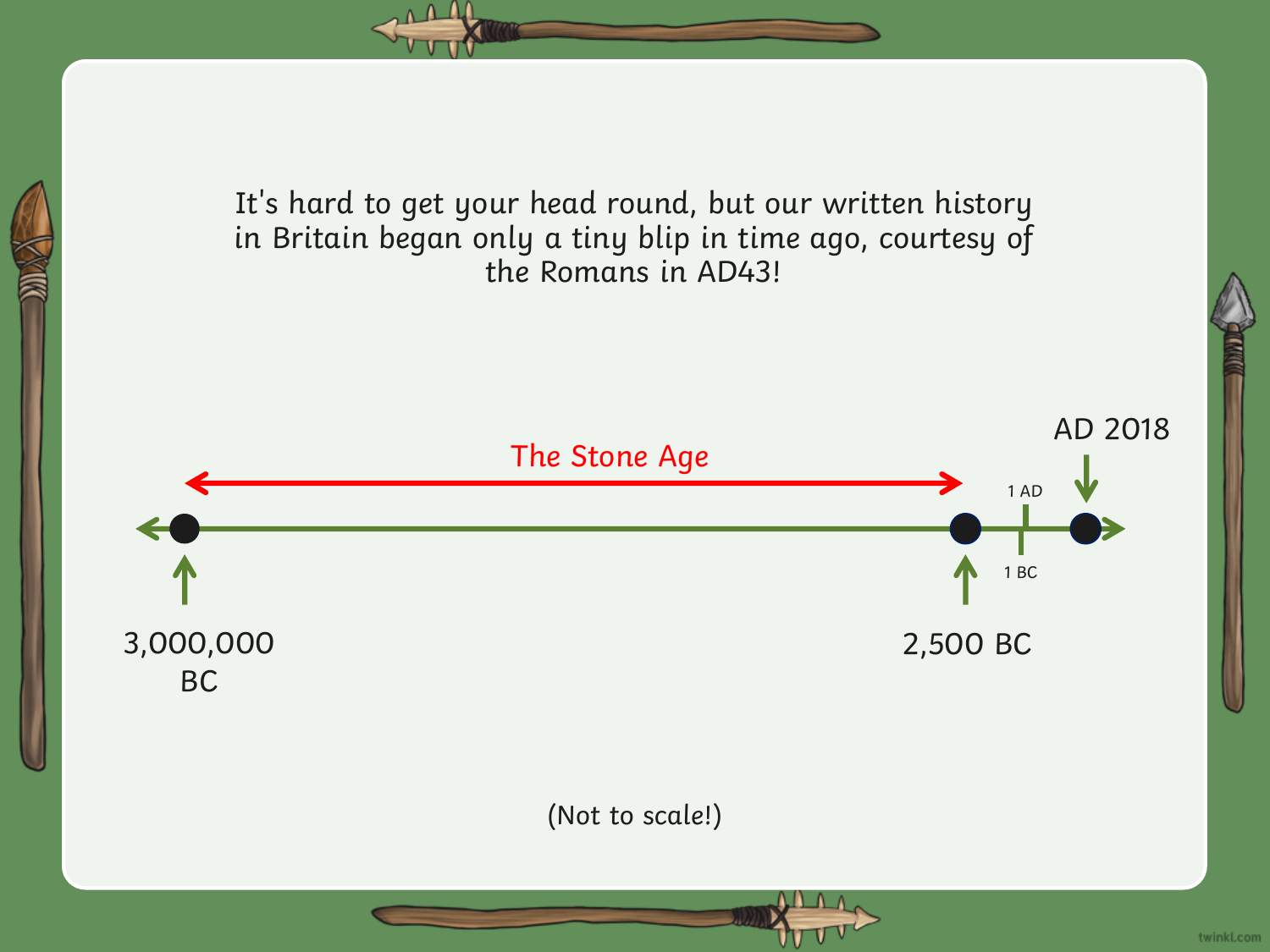Which event do you think came first? Can you put them into chronological order?

No more woolly mammoths in Britain. This was possibly due to grassland turning into forest with the changing climate.

Great sheets of ice cover Britain and food is scarce. Early humans are forced to leave for warmer countries.

The first members of the Homo genus inhabit Britain.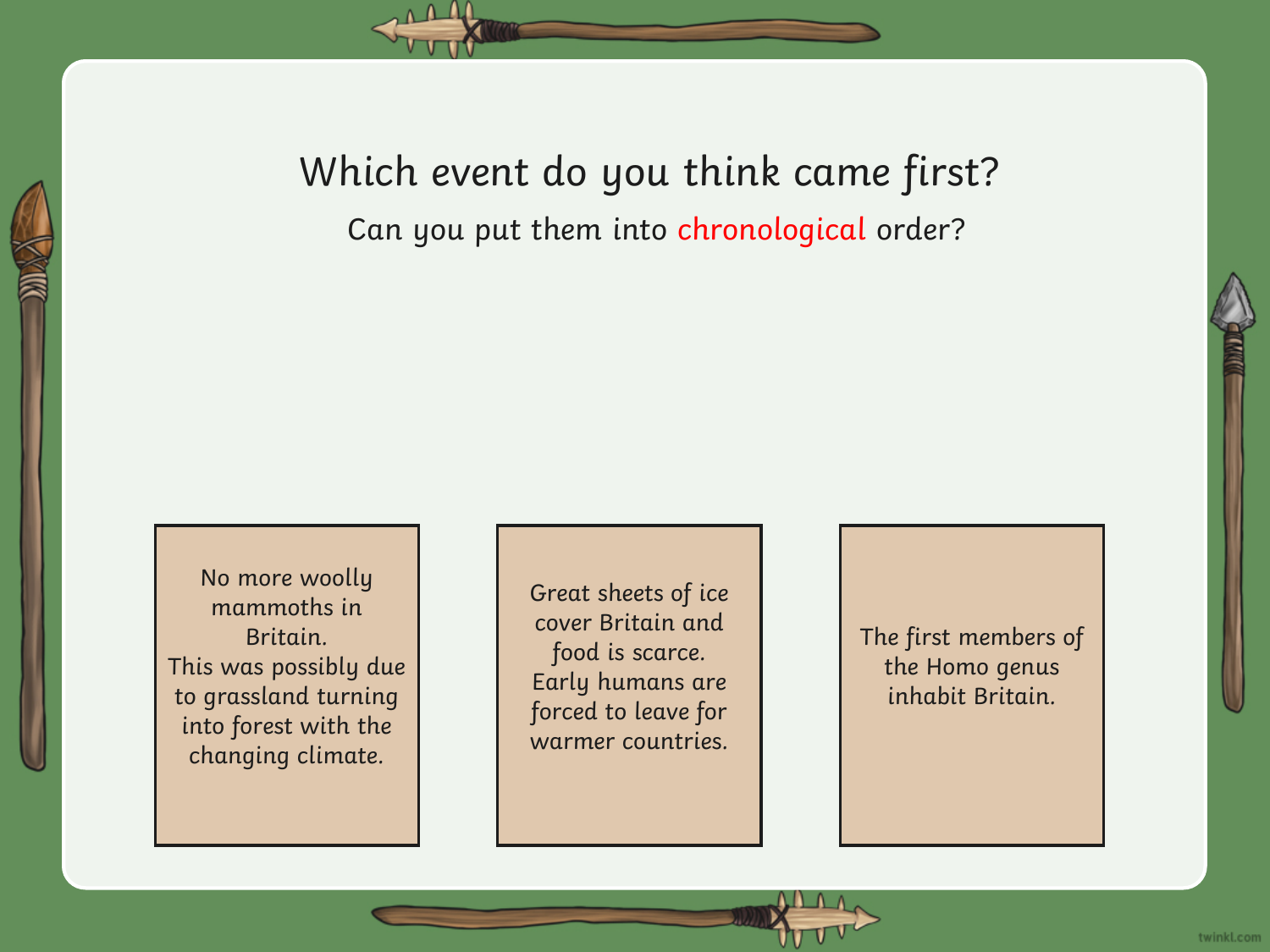### Which event do you think came first? Can you put them into chronological order?

### Answer

The first members of the Homo genus inhabit Britain.

No more woolly mammoths in Britain. This was possibly due to grassland turning into forest with the changing climate.

Great sheets of ice cover Britain and food is scarce. Early humans are forced to leave for warmer countries.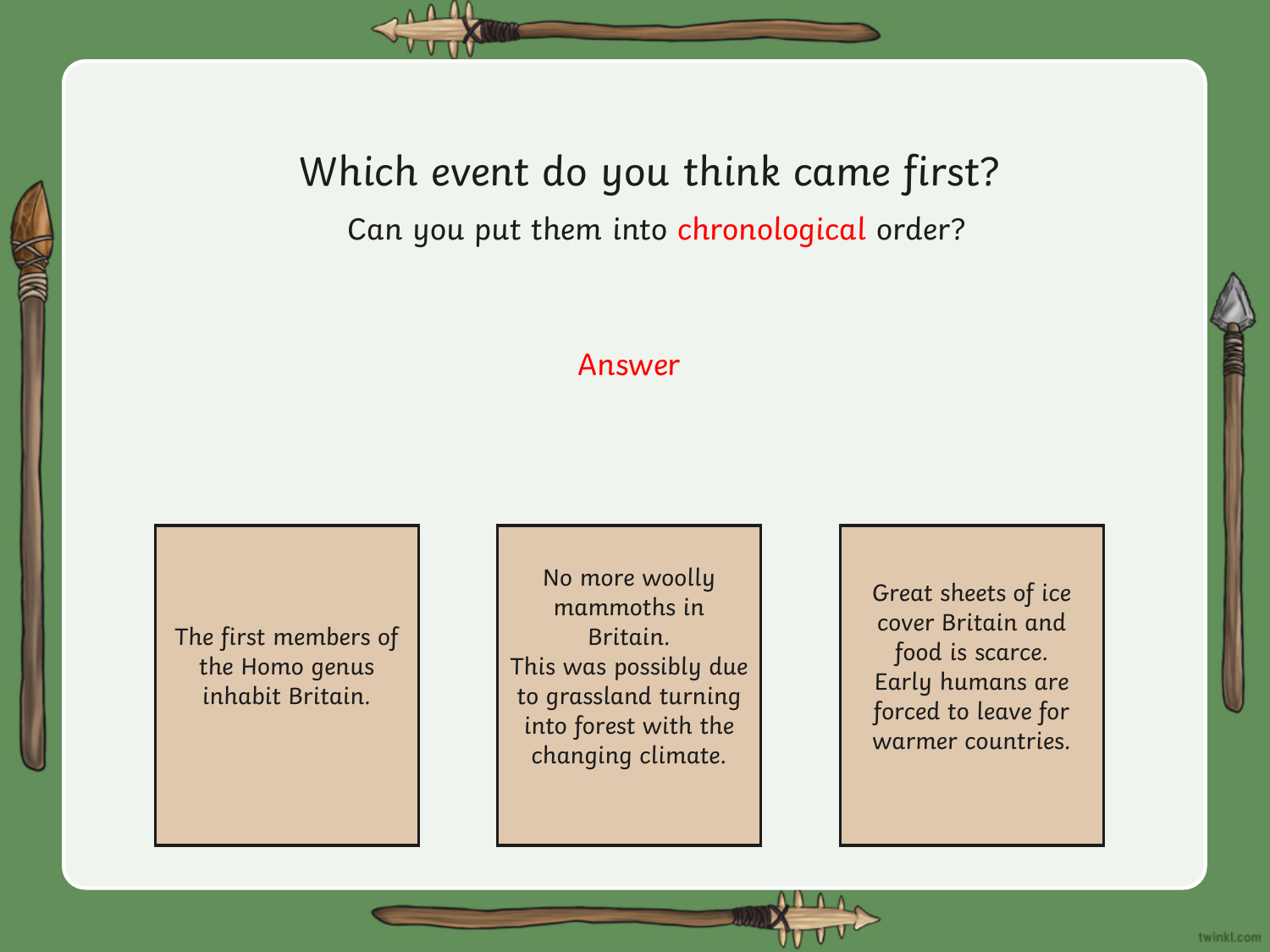### When do you think these events happened?

### 800,000 BC 200,000 BC 12,000 BC

The first members of the Homo genus inhabit Britain.

Great sheets of ice cover Britain and food is scarce. Early humans are forced to leave for warmer countries.

No more woolly mammoths in Britain. This was possibly due to grassland turning into forest with the changing climate.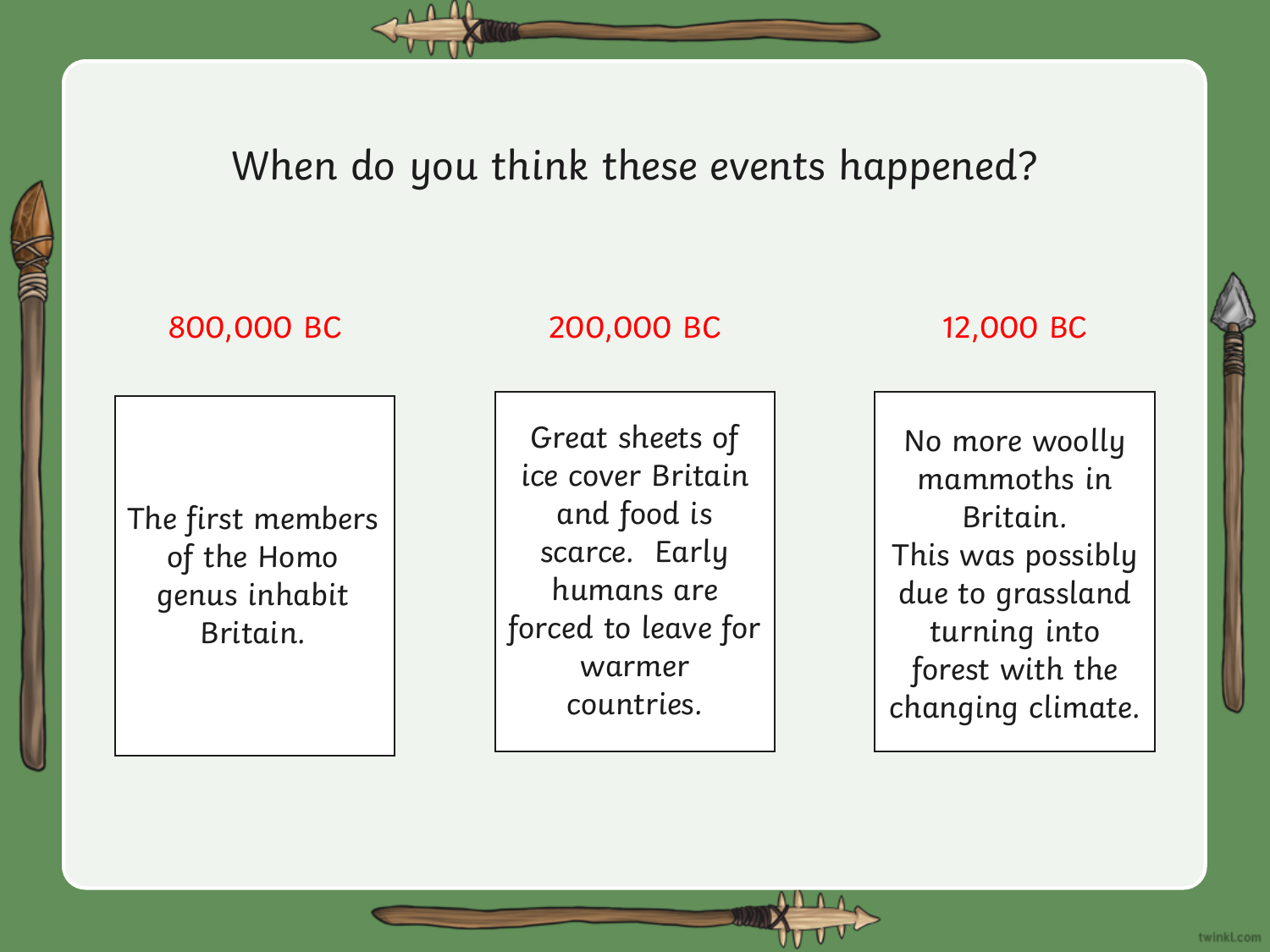## Look at the cards in your pack. Can you put them into chronological order?